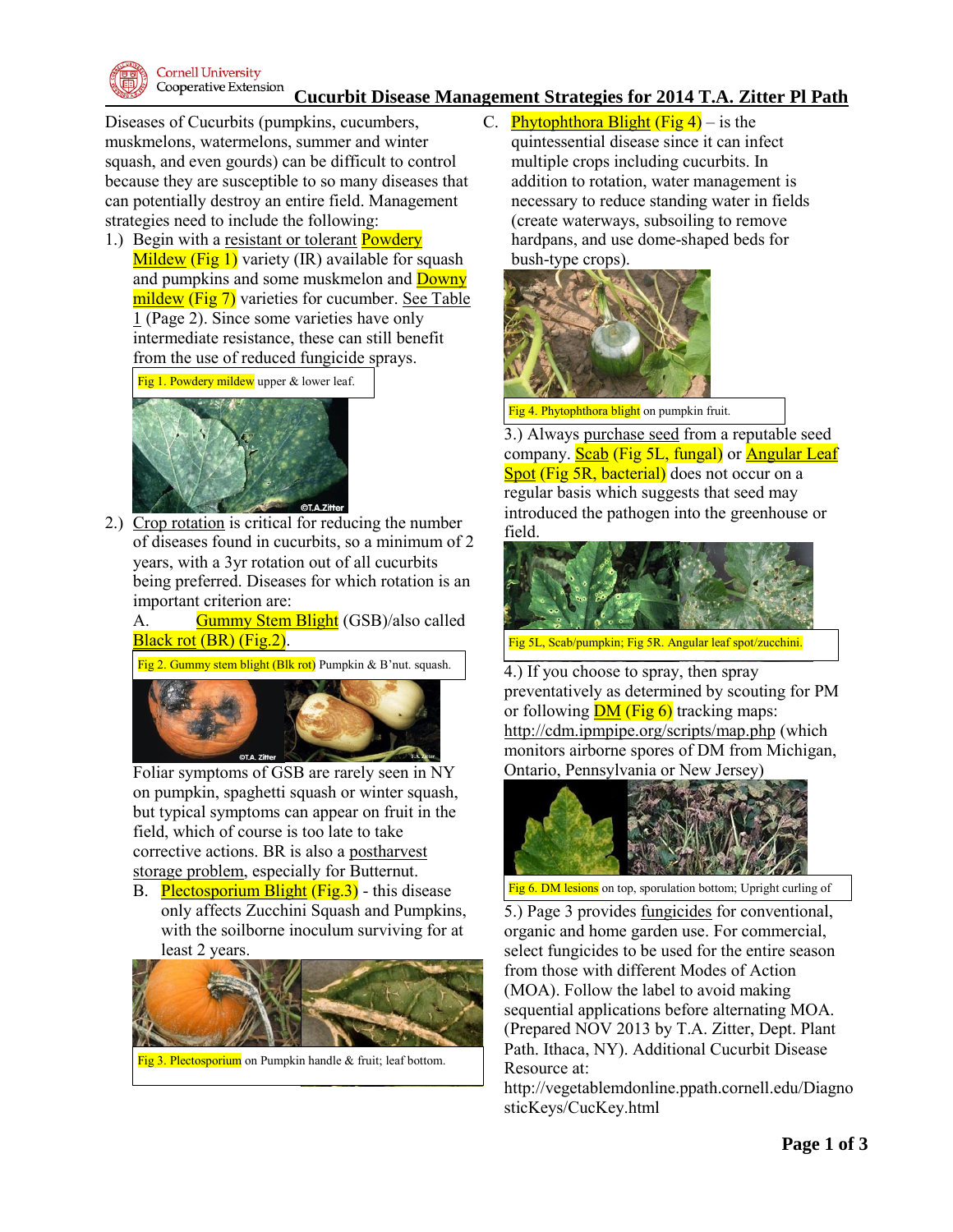

#### **Cornell University** Cooperative Extension

**2014 Powdery mildew resistant (IR or 2X)<sup>1</sup> Pumpkins**

## Table 1. Powdery Mildew  $(PMR)^{1}$

| $\frac{Pumpkins - Large}{(25-45 + Lbs)}$   | $Pumpkins - Sm (2-7+Lbs) / Pie$              | <b>Pumpkins - Specialty</b>              |
|--------------------------------------------|----------------------------------------------|------------------------------------------|
| Aladdin H, IR, FI (25-30lbs)               | Cannon Ball H, IR, FI (5lbs)                 | Bumpkin H, IR, FI (6-80z)                |
| Apogee OS, IR, F1 (40-60lbs)               | Darling AC, IR, F1 (6-8lbs)                  | Casperita JIR WMV (802-1lb) White        |
| Apollo H, IR, FI (18-301bs)                | Field Trip H, IR, F1 (5-71bs)                | Gold Dust R, S, IR, Sem-Bh, F1 (202)     |
| Captain Jack R, IR, FI (30+lbs)            | Gargoyle H, IR, FI (3-51bs)                  | Half Pint S, IR, FI (1-2lbs)             |
| Conestoga Giant S, IR, F1 22-40lbs)        | Iron Man H, IR, PhyT, F1 (3-4lbs)            | One Too Many R, IR (20lbs)               |
| Cronus H, IR, FI (25-50lbs)                | Jack Sprat S, IR, Restricted, F1 (3lbs)      | Silver Moon H, IR, ZYMV (10-15lbs) White |
| Denali OS, IR, F1 (40-60lbs)               | Little Giant H, IR, F1 (2-4lbs)              | WeeeeeOne <sup>R, IR (80z)</sup>         |
| Dynasty <sup>OS, IR, FI (40-60lbs)</sup>   | Mischief H, IR, F1 (2-4lbs)                  |                                          |
| $E\times$ erest OS, $2x$ , FI (35-451bs)   | Mystic Plus H, IR, FI (7-81bs)               |                                          |
| Gemini OS, 2X, F1 (30-40lbs)               | Prankster H, R, IR (3lbs)                    |                                          |
| Spartan SWy, IR, FI (25-30lbs)             | Rockafellow S, IR, Semi-Bush, F1 (2-31bs)    |                                          |
| Summit $OS$ , $2X$ , F1 (30-401bs)         | Touch of Autumn R, S, IR, Semi-Bush (2-3lbs) |                                          |
| Super Herc H, IR, F1 (30-401bs)            |                                              |                                          |
| $Pumpkins - Medium (10-30)$                |                                              |                                          |
| 20 Karat Gold R, IR, Semi-bush (18-22lbs)  |                                              |                                          |
| Charisma <sup>J. IR, FI (14-181bs)</sup>   |                                              |                                          |
| Corvette IR, F1, WMV, ZYMV (12-15lbs)      |                                              |                                          |
| Cougar IR, FI (10-12lbs)                   |                                              |                                          |
| Early King AC, IR, F1, (22-28Ibs)          |                                              |                                          |
| Gladiator H, $X_2$ , FI (20-251bs)         |                                              |                                          |
| Magic Lantern H, IR, BWS (16-24lbs)        |                                              |                                          |
| Magic Wand H, IR, FI (15-25lbs)            |                                              |                                          |
| Magician H, X2, IR ZYMV (10-16lbs)         |                                              |                                          |
| Pegasus OS, 2X, FI (20-251bs)              |                                              |                                          |
| Orange Rave SWy, IR, FI (15-201bs)         |                                              |                                          |
| Racer Plus J, IR, F1, Semi-Bush (14-18lbs) |                                              |                                          |
| Rival J, IR, F1 (15-201bs)                 |                                              |                                          |
| $\mathbf{r}$ $\mathbf{r}$                  | $\overline{r}$                               |                                          |

 ${}^{1}$  IR= Intermediate resistance, has PMR resistance from 1 parent; X2 – has PM resistance from both parents; Phyt = Phytophthora tolerant; BWS = Bac. Wilt sus.; H = Harris or HMoran, J = Johnny's, R = Rupp, S = Siegers, SWy = Seedway and others.

Summer and Winter Squash (Resistance for PM and Viruses) see: <http://vegetablemdonline.ppath.cornell.edu/NewsArticles/NewsList.htm> under Cucurbits Heading

Downy Mildew Resistant Cucumber hybrids (Rupp, Seedway, Siegers, Stokes) SV3462CS – vigorous, Uniform Dk. Gr., High Res. for Scab, Ang LS, Anth; IR for DM and PM Sv4719CS – Mod. Vigorous, Uniform Dk. Gr., HR for Scab, Ang LS, Anth; IR for DM and PM